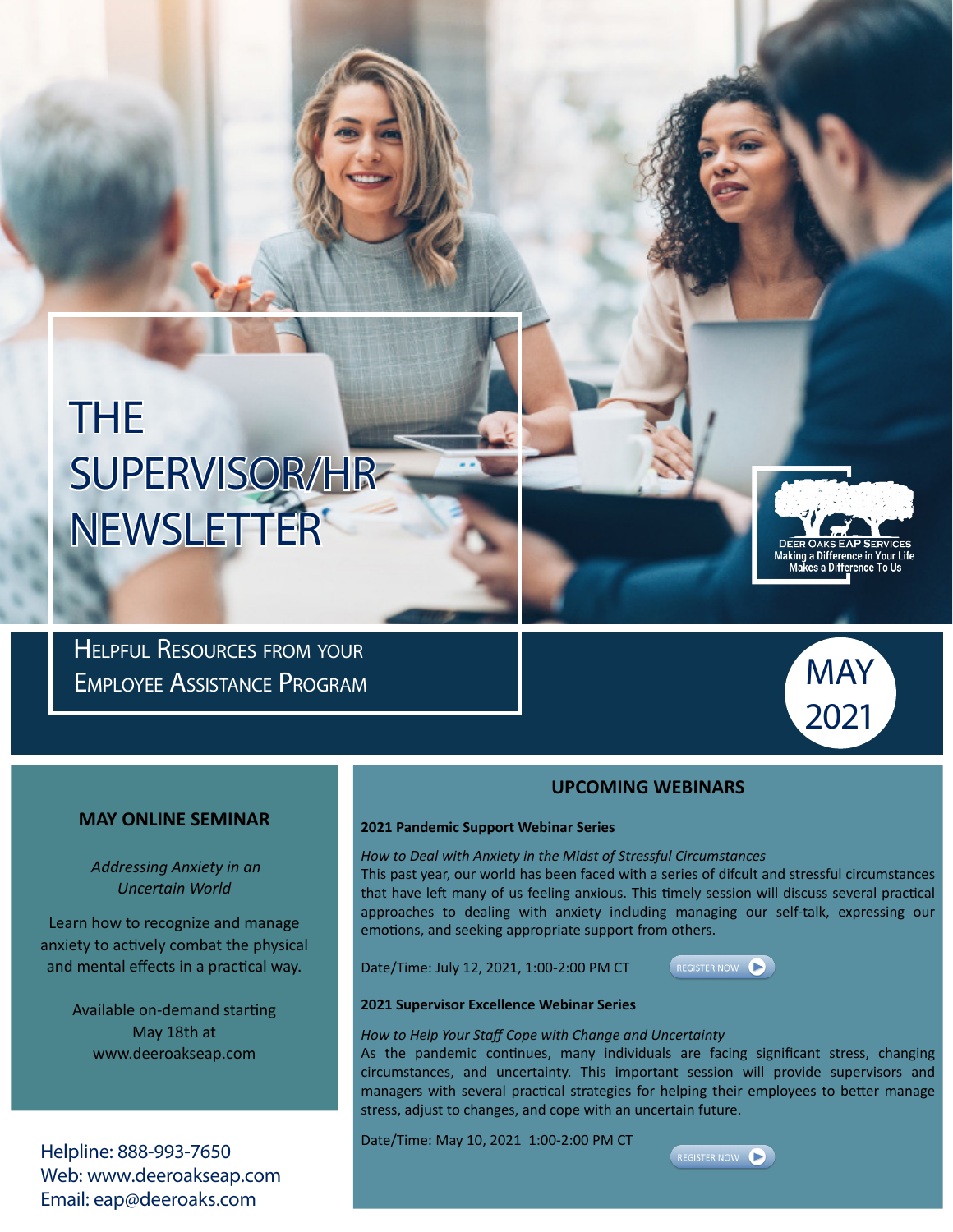# Manager's Response to Traumatic Events

Developing and following an emergency response plan for certain traumatic events has become a standard management practice in many organizations. If your employer established such a plan, take the time to review it on a regular basis. Our hope is that you will never have cause to activate those procedures. But preparing for the possibility now would be a prudent step to take.

Given in that spirit of preparedness, the following information can be applied to events occurring within or outside the workplace that cause moderate to severe stress reactions to employees. Natural or man-made disasters, serious accidents, acts of violence, pandemics, and suicide at the workplace are classified as traumatic events.

### **First Steps**

- Focus on feeling and communicating a calm and controlled attitude. Although difficult, reacting calmly as a leader is critical at this point. Recognize your own anger, anxiety, or frustration, but resist acting out of these emotions. Take a few deep breaths on a regular basis to reduce the effect of stress on your body and mind. Speak in a slow, measured way. Consider your course of action rather than making snap decisions that may have to be changed.
- If your organization has one, follow the emergency response plan and assume that everyone else is doing the same. Depending on the situation, contact 9-1-1, senior management, or other internal responders. You may also need to secure the area, shelter yourself and employees in place, or act in other ways to provide for everyone's safety.
- Keep information and communication lines open. As people will quickly begin to respond emotionally to the event, sharing accurate information with them will reduce speculation and anxiety. Don't be afraid to say, "I don't know." Don't pass on information without confirming the source. Follow up with employees as soon as you obtain new information or answers to their questions.
- Unless security would be compromised, encourage employees to contact their loved ones.

### **Your Response to Employees**

- Don't view the behavior of people reacting to an abnormal event as psychologically abnormal. People will be affected and will react differently to the event, so be sensitive to those differences. Over time, they will feel better and show signs of recovery. If you become concerned about an employee because of continued physical, emotional, or work performance problems, consult with your manager, employee assistance program (EAP), or other professional resource.
- Interacting with your employees in a compassionate and understanding way will reduce their stress response and prevent increased anxiety and conflict.
- Before employees leave work after the incident, gather facts and solicit their input. Show your compassion and understanding for what they've just gone through. Touch base with each one to assess how they're doing and if they can get support from family or friends that night. Don't be afraid to set a positive example by sharing your own reactions. Advise them to care for themselves in a mindful way: Drink water; limit consumption of alcohol, nicotine, caffeine, and junk food; limit unnecessary driving; take a walk or get some other form of exercise; and get some sleep and rest.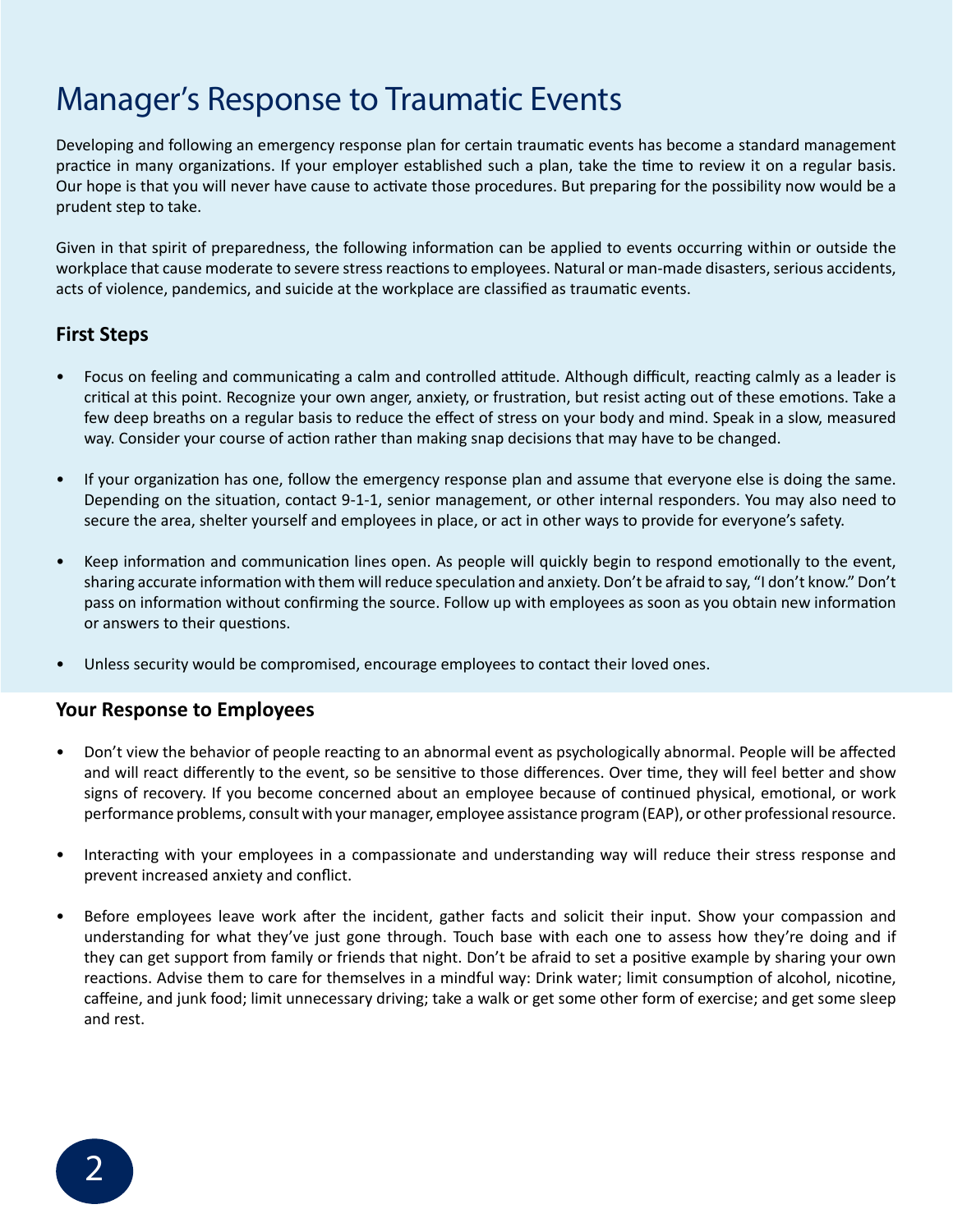## **Helping Staff and the Organization Recover**

- Walk through the workplace, and talk with all employees in a caring way. One of the biggest factors in helping the workplace heal is for management to show understanding about how the incident impacted the employees. Inform them that the EAP is an excellent resource for situations like this one.
- If death resulted from the event, give employees the information about the funeral or memorial service and encourage them to attend. If possible, attend yourself, and invite senior management to accompany you. Ask employees if they would like to plan a way to honor the deceased. Allow them time to meet and work out the details.
- Provide regular updates with new information when available. Make sure all employees are informed, even those who did not attend your update meetings. Accurate information is part of the process of recovery and de-escalation from the event.
- Accept that normal work productivity will be reduced for a time. Workloads may need to be temporarily redistributed and deadlines changed. Discuss the changes with employees before making them. Ultimately, a return to normal work schedules and routines will help to establish a sense of normalcy again. Good communication and developing a shared story—"We're all in this together."—will also help restabilize the workplace.
- Consult with your manager and the EAP about the possibility of inviting a counselor from the EAP to meet with your staff. An EAP consultant can also give you guidance about how to manage any employees who are exhibiting behaviors that concern you.
- Based on the circumstances of the traumatic event, you may want to discuss with your manager the need to review security or safety procedures and develop or revise the emergency response plan.
- Lastly, follow the advice you gave employees. Choose healthy and positive ways to manage your own stress response. Monitor your reactions regularly. If you notice that your choices aren't working, consider reaching out to your EAP or another reliable resource to find alternative ways to take care of yourself. Remind yourself that this experience will end, the workplace will stabilize and return to normal, and you will be able to move forward.

### **References**

Center for the Study of Traumatic Stress. (n.d.). Psychological first aid: How you can support well-being in disaster victims. Retrieved July 10, 2014, from http://www.counseling.uconn.edu/

Center for the Study of Traumatic Stress. (n.d.) Recovery in the aftermath of workplace violence: Guidance for supervisors. Retrieved July 10, 2014 from http://www.docstoc.com/

*Source: Sulaski, C. (Reviewed 2017). Manager's response to traumatic events. Raleigh, NC: Workplace Options.*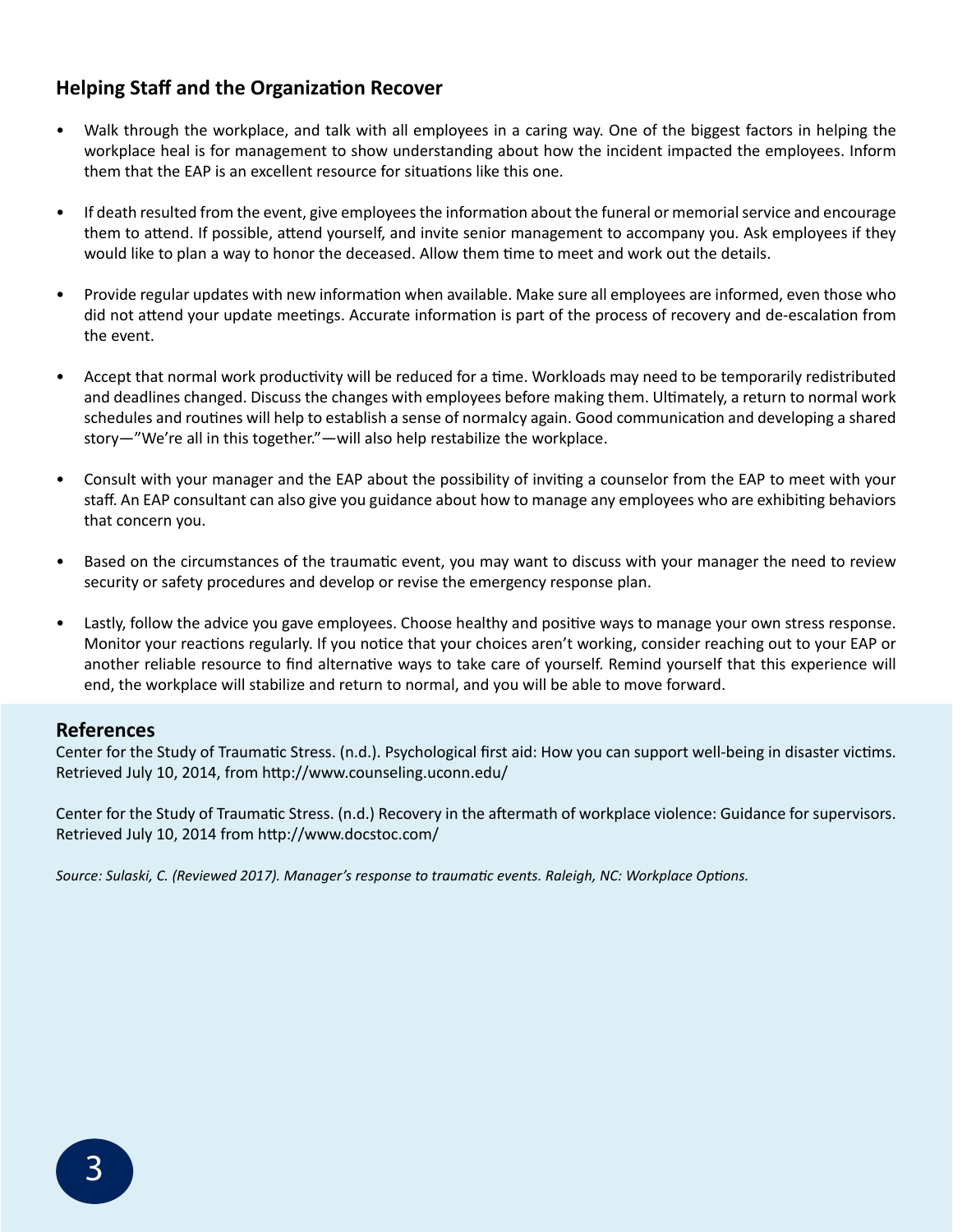# Tips for Breaking Bad News

At times managers are required to deliver bad news. The reasons can vary widely, from the death of a coworker to an imminent layoff or a major problem affecting the future of the organization. Recipients of the news will remember how it was delivered as much as they will remember the content. Therefore, managers must take measured steps when delivering such information.

Not surprisingly, research on the most effective ways to deliver bad news originated from the health care field. Doctors and nurses are frequently required to communicate grave news about their patients to family members. The research found certain factors that family members most appreciated when health care professionals shared such serious information. Those factors were the speaker's attitude, privacy, clarity of message, and the speaker's ability to answer questions. Those findings can be applied to the workplace to help managers determine the most effective way to deliver bad news.

### **Attitude**

Depending upon the situation and available time, managers should first consult with senior management, staff from human resources, or the employee assistance program (EAP). Getting additional points of view, new information, and practical advice will help managers prepare for the meeting.

While planning what to say, managers should think about the perspective of those in the audience. It will be useful to figuratively step into employees' shoes and imagine how the news will affect them. By shifting their perspective, managers will be receptive to experiencing empathy. Empathy is the capacity to understand an individual's emotional reactions. Being able to empathize will help a manager prepare for the audience's responses and consider different approaches or solutions to offer during the meeting.

A manager may also have been affected emotionally by the news. If so, acknowledging that fact and setting aside some time before the meeting would be prudent. Taking a few deep breaths, an opportunity for quiet reflection, and/or a quick walk should help reduce the impact of the news. Projecting a calm demeanor to the group will be critical.

### **Setting**

Whenever possible, holding the meeting in a room with a door is optimal. If it is a meeting or conference room, a generous amount of time should be blocked out. Participants won't want to be interrupted by another group that booked the room right afterward. If space is limited, the manager should find an area that is more quiet and removed from customers or unaffected staff.

The manager should attempt to minimize distractions, including turning off his or her cell phone, other communication devices, or loudspeakers. The manager may also wish to ask the audience to turn off their cell phones while in the meeting.

Blocking out enough time in the schedule will allow the manager to continue speaking to people who may still have questions after the meeting. This is an important time to be as available as possible.

### **Message**

The manager should speak to the group with open body language (for example, direct eye contact, relaxed arms). It may help to begin with a statement that allows people to be forewarned and mentally prepared. For example, the manager can say, "Unfortunately, I have bad news," or "I am sorry to have to tell you some bad news." The manager should pause before continuing, but only for a few seconds.

The information should be given honestly, compassionately, and simply, without being overly blunt. The manager should be clear and direct without giving lengthy introductions, historical digressions, or speculations. False sympathy, euphemisms, or overly technical language should be avoided.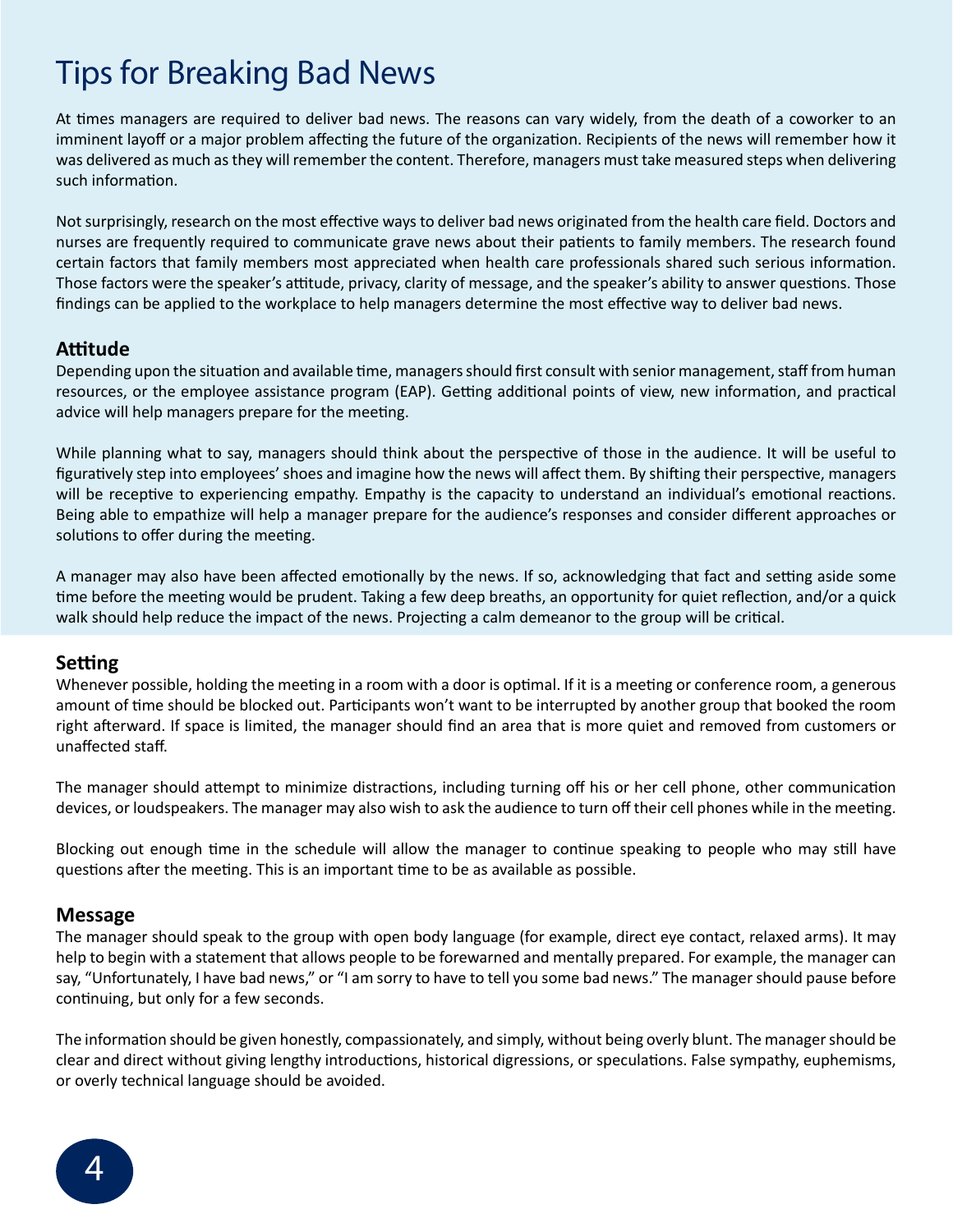If a death or major accident occurred, the manager should inform the group about the EAP and its services. (Discussing this with the EAP before holding the meeting is recommended. The EAP can be helpful in meeting preparation and follow-up.) If a layoff is announced, the manager should share any career counseling or placement services that the employer offers.

The manager should convey any solutions or next steps that were identified prior to the meeting. There may be several or only one. The crisis may present opportunities for the manager and team to make some basic or significant changes. On the other side of the continuum, the manager may only be able to invite the audience to discuss how they would like to respond as a group to a coworker's death. The key is that the manager has come to the meeting prepared to bring up the discussion of "what now?"

### **Answering Questions**

Managers should be prepared for their listeners to react with a possible range of emotion, from crying and tears to anger and raised voices. Each situation will be different based on the circumstances and people involved. A manager should use active listening skills to provide a calm, understanding, and accepting environment. Validating emotions, even if the manager doesn't feel the same way, will be an effective response.

Even if unable to answer every question, the manager should reply to all of them. When necessary, the manager should admit the need to consult with others and promise to get back with the answer. That promise should be kept.

### **Following Up**

When subsequent details or next steps are appropriate to share, managers should develop a system for communicating them. They should be aware of differing reactions among employees, and consult with their manager or human resources if a particular employee is having difficulty coping after the stressful event. Offering information about resources like the EAP and being available for further discussions is necessary at this time. When a significant event affects the workplace, management should remain visible and accessible whenever possible.

### *References*

*Millikan, J. S. (2003). On the other side of the door. The Journal of Trauma, Injury, Infection and Critical Care, 55, 1007-1013. doi: 10.1097/01.TA.0000083339.93868.13*

*Mind Tools. (n.d.). Delivering bad news: Communicating well under pressure. Retrieved July 10, 2014, from http://www. mindtools.com*

*Source: Sulaski, C. (Reviewed 2017). Tips for breaking bad news. Raleigh, NC: Workplace Options*